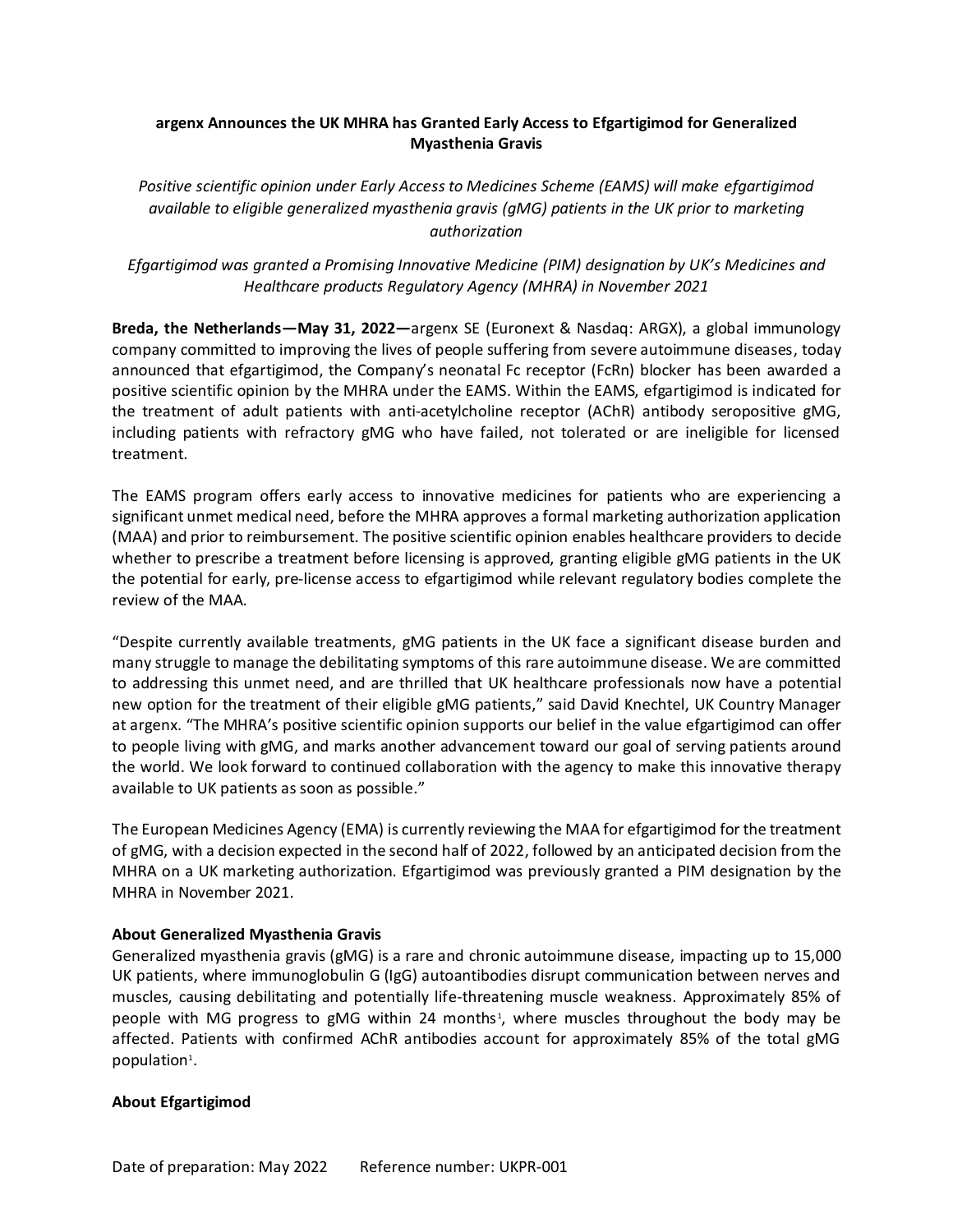Efgartigimod is an antibody fragment designed to reduce pathogenic immunoglobulin G (IgG) antibodies by binding to the neonatal Fc receptor and blocking the IgG recycling process. Efgartigimod is being investigated in several autoimmune diseases known to be mediated by disease-causing IgG antibodies, including neuromuscular disorders, blood disorders, and skin blistering diseases. It is currently approved in the United States for the treatment of adult patients with gMG who are anti-acetylcholine receptor antibody positive, and Japan for adult patients with gMG who do not have sufficient response to steroids or non-steroidal immunosuppressive therapies.

## **About argenx**

argenx is a global immunology company committed to improving the lives of people suffering from severe autoimmune diseases. Partnering with leading academic researchers through its Immunology Innovation Program (IIP), argenx aims to translate immunology breakthroughs into a world-class portfolio of novel antibody-based medicines. argenx developed and is commercializing the first-and-only approved neonatal Fc receptor (FcRn) blocker in the U.S. and Japan.

## **References**

1. Behin et al. New Pathways and Therapeutics Targets in Autoimmune Myasthenia Gravis. J Neuromusc Dis 5. 2018. 265-277

**For further information, please contact: Media:** Kelsey Kirk kkirk@argenx.com

**Investors:** Beth DelGiacco [bdelgiacco@argenx.com](mailto:bdelgiacco@argenx.com)

Michelle Greenblatt [mgreenblatt@argenx.com](mailto:mgreenblatt@argenx.com)

## **Forward-looking Statements**

*The contents of this announcement include statements that are, or may be deemed to be, "forwardlooking statements." These forward-looking statements can be identified by the use of forward-looking terminology, including the terms "believes," "hope," "estimates," "anticipates," "expects," "intends," "may," "will," or "should" and include statements argenx makes concerning the future availability of efgartigimod for the treatment of adult patients with AChR-antibody seropositive gMG and the timing of any approval or marketing authorization by the EMA and the UK of the use of efgartigimod for the treatment of gMG. By their nature, forward-looking statements involve risks and uncertainties and readers are cautioned that any such forward-looking statements are not guarantees of future performance. argenx's actual results may differ materially from those predicted by the forward-looking statements as a result of various important factors. A further list and description of these risks, uncertainties and other risks can be found in argenx's U.S. Securities and Exchange Commission (SEC) filings and reports, including in argenx's most recent annual report on Form 20-F filed with the SEC as well as subsequent filings and reports filed by argenx with the SEC. Given these uncertainties, the reader is advised not to place any undue reliance on such forward-looking statements. These forward-looking statements speak only as of the date of publication of this document. argenx undertakes no obligation to*